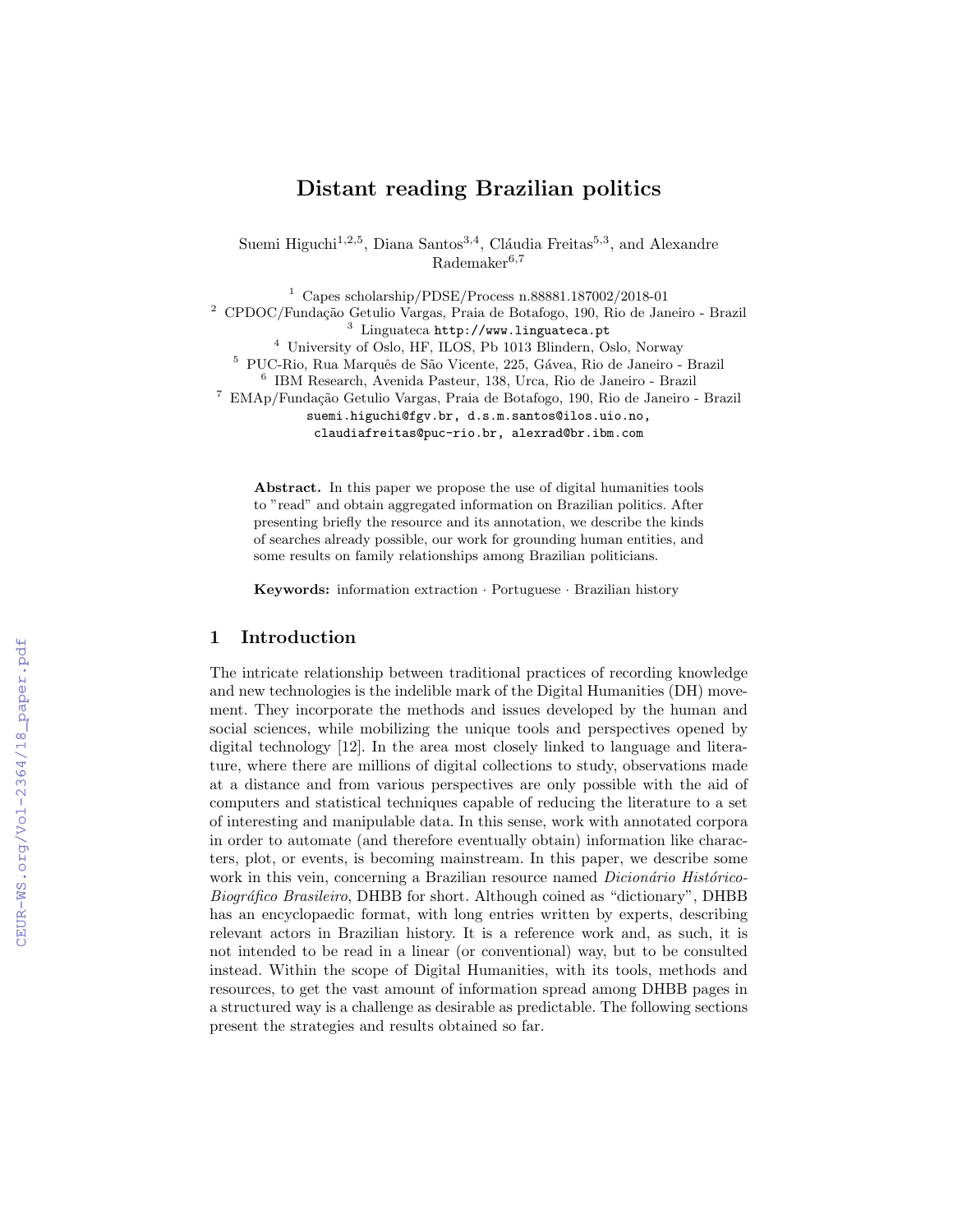## 2 The Dicionário Histórico-Biográfico Brasileiro

DHBB is an encyclopedia developed and curated by Centro de Pesquisa e Documentação de História Contemporânea do Brasil, from Fundação Getulio Vargas (FGV), and is an important resource for all research, nationally and internationally, interested in post-1930 Brazilian politics [1]. It contains information ranging from the life trajectory, education and career of the individuals, to the relationships built between the characters and events that the country has hosted.

DHBB was first published on paper in 1984, in four volumes containing 4,500 entries. In the 2001 update, the resource was increased by one more volume reaching a total of 6,620 entries, and in 2010 its material was made available on the internet, with about 7,500 entries. Currently the DHBB holds ca 7,700 entries and is continually updated and improved<sup>8</sup>. The information system has the following structure: per entry, its designation, the kind of entry (biographical or thematic), and the text in a text field. The process and rationale of releasing this content from the database and converting it to full text aiming at natural language processing are described by [8] and [9]. Each entry became a single file that received a unique identifier, and new metadata were added, such as the gender of the biographed and the political role s/he had. All text files are available from github.<sup>9</sup>

In 2018 we converted DHBB into an annotated corpus, subject to syntactical analysis by PALAVRAS  $[2]$  and semantic annotation by  $AC/DC^{10}$  [5], and made it available through Linguateca's site<sup>11</sup>. The DHBB resource was thus enriched with syntactic and semantic information, quite useful for doing historical research.

#### 2.1 General characterization of the corpus

In this section we give some figures about DHBB's content. Some of it comes directly from the metadata associated with the previous versions, other cases are a direct consequence of being in an annotated form. As we are still in a preliminary phase of work, it is possible that some of these numbers will change with time, but they are already good indicators of the richness of the material.

The universe we are working on from the DHBB comprises 7,685 entries. Our intention is that as new entries are included, then updated new versions of the DHBB will be made available at Linguateca as well. So the current version (v 2.3) corresponds to 314 thousand sentences, 9.8 million words and 156 thousand different lemmas. More than 1.6 million tokens refer to proper names, 117,993 different ones. Of those, roughly 48,500 have been analyzed as person names,

<sup>8</sup> Oficial webpage: https://cpdoc.fgv.br/acervo/dhbb

<sup>&</sup>lt;sup>9</sup> Available at https://github.com/cpdoc/dhbb.

<sup>10</sup> The AC/DC project has as goal to annotate and make public corpora in Portuguese since 1999, and provides a search service that allows complex searches on words, morphosyntactic and semantic information. See [10] for more information.

 $11$  Available at https://www.linguateca.pt/acesso/corpus.php?corpus=DHBB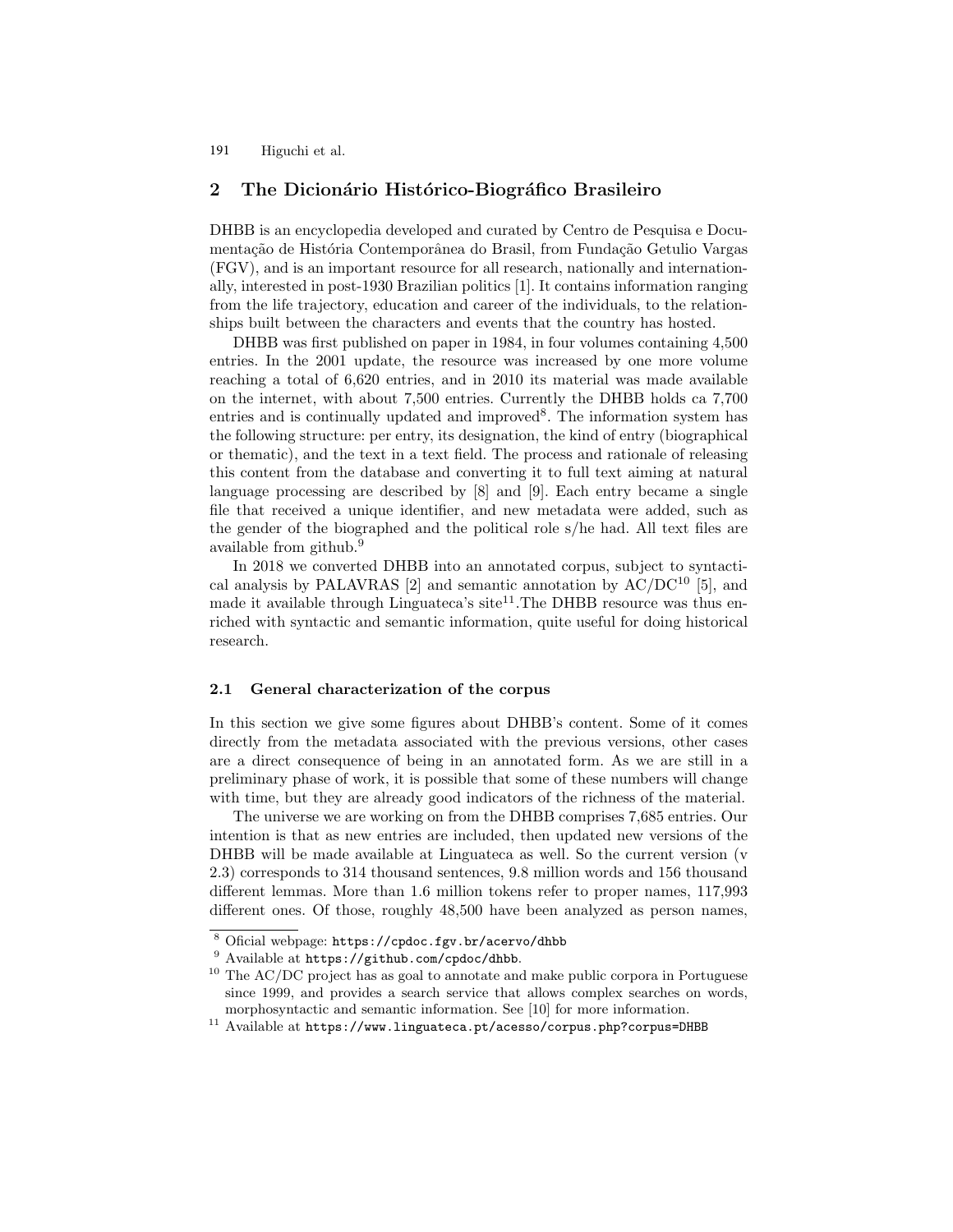27,500 as organization names and 5,000 as places names by PALAVRAS (besides events, holidays, titles of books and films, etc). There are 6,717 biographical entries, the rest being thematic. Table 1 shows an overview of the roles present in DHBB (the same person can, of course, have more than one role throughout her life), demonstrating its relevance.

Table 1. Description of DHBB in terms of political roles.

| Role or job                                                   | occurrences |
|---------------------------------------------------------------|-------------|
|                                                               |             |
| Presidentes do Brasil (presidents of Brazil)                  | 26          |
| Ministros (ministers)                                         | 776         |
| Ministros do STF (judges of the highest court)                | 96          |
| Ministros do STM (judges of the highest military court)       | 118         |
| Senadores (members of the Senate)                             | 627         |
| Deputados Federais (members of the Chamber of Deputies) 3,835 |             |
| Militares (Army officers)                                     | 704         |
| Participantes de revoluções (revolution participants)         | 368         |
| Jornalistas (journalists)                                     | 196         |

#### 2.2 A rich source of information

In the late 1980s, a study conducted by Michael Conniff [3] and [4] with a sample of 7% of the entries (about 250 biographies at the time), enabled him to locate important changes concerning age, education, social class and geographical origin in the Brazilian political elite by close reading all these entries.

By extracting manually the information he was after, he was able to map several interesting features of this elite. For example, in the beginning of the twentieth century, most Executive members were middle-aged or older men, who typically entered political life as second career, after having had other jobs. Later on, those who aim for a political career get increasingly younger. On average those born before 1900 start at 55, those born between 1901 and 1920 start at 37, and the ones born after 1921 start at 32 years old. As to formal education, the most common one is Law  $(44\%)$  followed by military education  $(32\%)$ . Engineers and doctors follow with 12% and 5% each. The most definite change spotted by Conniff is the decline in military careers of politicians: while for those born before 1920, 37% had military education, for the ones born after 1920 only 10% had. Until now, if a researcher is interested in e.g. the question of 'how did military politicians enter politics in Brazil, through revolution or legally?' s/he has to read every relevant entry. The same happens for the questions 'what is the path most frequently followed to attain the presidency?' or 'where do the highest military judges (ministros do Superior Tribunal Militar) come from in terms of regions/states in Brazil after 1965?' or even 'what is the average age for a judge to enter the Supreme Federal Court?'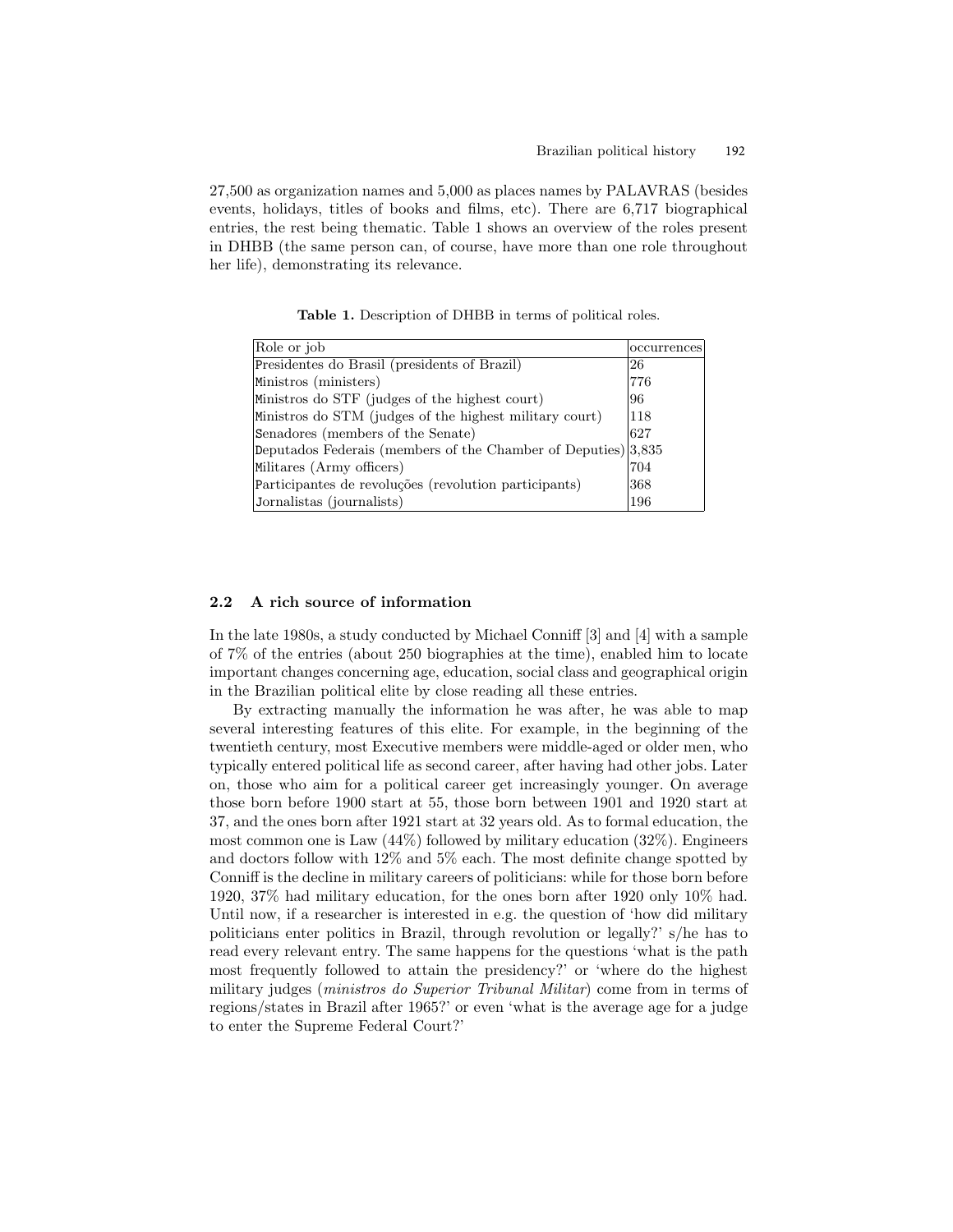By annotating the free text with morphosyntactic information and several semantic domains, we hope to be able to get most of this information automatically. In DH terms, one could describe this as distant reading [6] for history.

## 3 Enhancing the DHBB with further relevant information

In addition to the usual information in an AC/DC annotated corpus, we concentrated on named entity recognition. In particular, for this resource, the recognition of person names, places, organizations and political roles. Most of this is already provided by PALAVRAS, and we just checked whether there were systematic problems that should be corrected. (For example, names like  $Eug\hat{e}nia$ Lopes de Oliveira Prestes de Macedo Soares have been wrongly tokenized as two proper names instead of one – Eugênia Lopes de Oliveira Prestes and Macedo Soares –, but this is easy to correct with our rule-based tools for corpus annotation revision, described in [11]).

In addition, and due to the fact that the same politician can be referred to in several ways, especially in a context where s/he has been named before, we decided to do entity grounding: we want to assign to each person name the entity identifier it refers to, using as unique 'identifiers' the entry labels (see section 3.1 below). Also, we added information relative to family relationships to this corpus, as yet another relevant type of semantic information. We detail the processing done in the next subsections.

### 3.1 The grounding process

There are many more cases of distinct proper names than distinct human entities, and we want to identify who is who (i.e., to which entity they refer). So we created an attribute entidade that contains the entry identifier which describes that person in DHBB, and we try to assign it to all proper names which do have a "definition" in DHBB.

Table 2. Examples of correspondence rules, that indicate the right identification to proper names which do not use the entry name in DHBB. Proper names with more than one word are coded with the " $=$ " sign instead of space in the lemma.

| $AC/DC$ lemma         | Full name as entry in DHBB (entidade)                     |
|-----------------------|-----------------------------------------------------------|
| Aécio=Neves           | Aécio Neves da Cunha                                      |
|                       | Alencar=Castelo=Branco Humberto de Alencar Castelo Branco |
| $ $ Anthony=Garotinho | Anthony William Matheus de Oliveira                       |
| $\det$ ulio=Vargas    | Getúlio Dornelles Vargas                                  |
| Lula                  | Luis Inácio da Silva                                      |

So our task is to annotate the different human proper names in the texts so that, if they refer to someone defined in DHBB, they receive the corresponding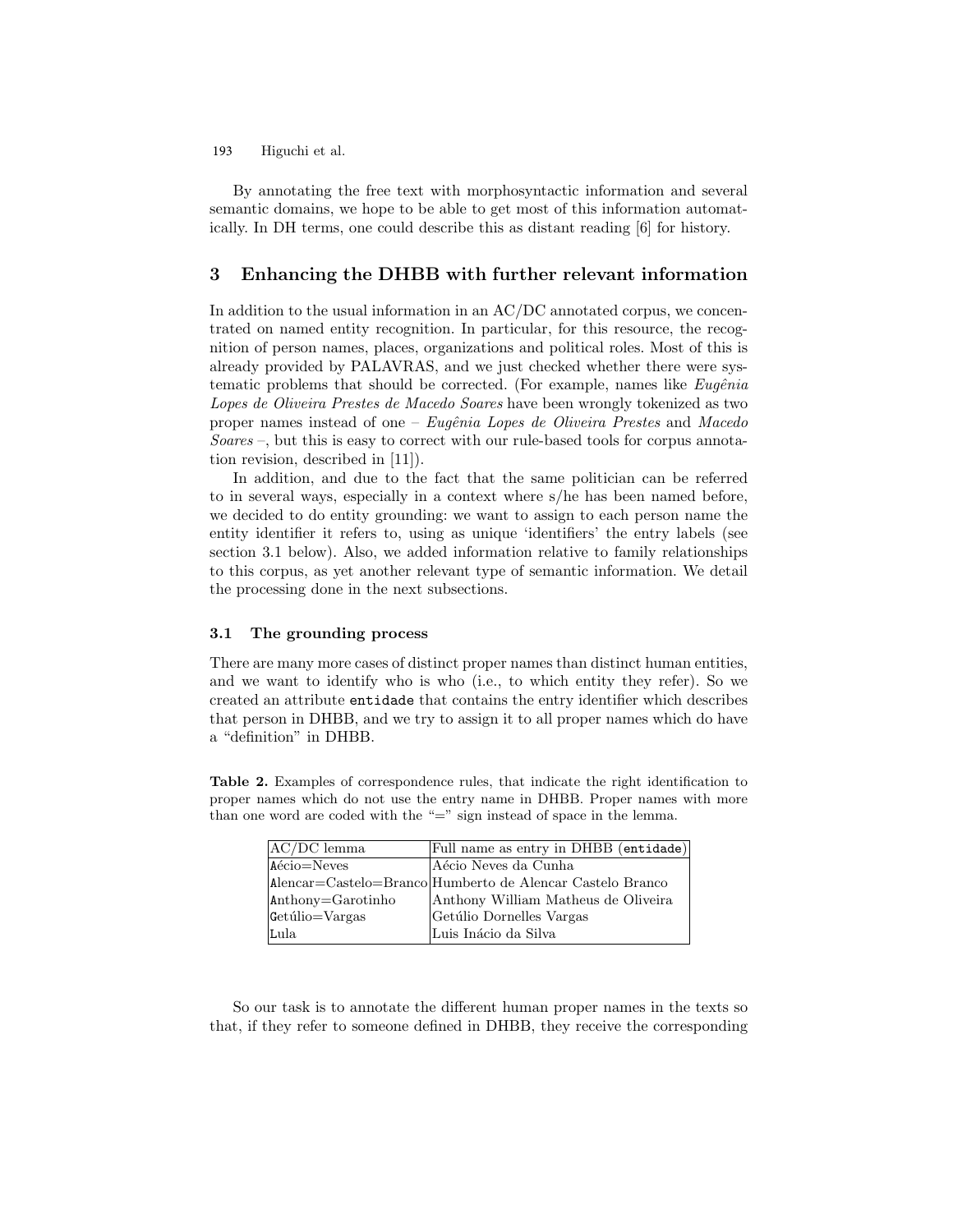entidade. Of course, there is a lot of people (spouses, parents, etc.) which are mentioned in a biographical entry but are not necessarily politicians with a DHBB entry. In cases where such people have to be mentioned in rules (see below), they are assigned the label NV, which stands for " $n\tilde{a}o$  verbetado" (not an entry). If some people are very often mentioned in the DHBB but have not an entry of their own, they may be good candidates for future inclusion.

The semi-automatic grounding process is as follows. First, we annotated those proper names which are exactly equal to the entry form (usually the full name). This allowed us to ground at once 89,937 words. Then, we produced a (first) list of 116 correspondance rules in the form illustrated in Table 2, and managed to increase the number of grounded proper names to 147,085. In a second iteration, adding 71 new correspondences, we obtained 166,059 cases.

Another problem concerning proper names is that they can refer to different people, as Table 3 shows.

| Proper name                                                                  | ocurrences |
|------------------------------------------------------------------------------|------------|
| Vargas                                                                       | 3609       |
| Getúlio=Vargas                                                               | 1735       |
| $I\nvete = Vargas$                                                           | 96         |
| $Benjamin = Vargas$                                                          | 52         |
| $Andr\acute{e} = Vargas$                                                     | 33         |
| $Lutero=Vargas$                                                              | 27         |
| $\text{Alzira} = \text{Vargas} = \text{do} = \text{Amaral} = \text{Peixoto}$ | 18         |
| $Jorge=Vargas$                                                               | 9          |
| Manuel=do=Nascimento=Vargas                                                  | 7          |
| $Israel = Vargas$                                                            | 7          |
| Manuel=Vargas                                                                |            |
| $\text{Darci} = \text{Vargas}$                                               | 6          |
| Viriato=Vargas                                                               | 6          |
| Alzira=Vargas                                                                | 5          |
| Protásio=Vargas                                                              | 4          |
| Getúlio=Dornelles=Vargas                                                     | 4          |

Table 3. Proper names of people including the word Vargas (excluding therefore organizations like  $Fundação = Getulio=Vargas$ .

We could explore the following heuristic for ambiguous terms: mostly a shorter form will refer to the entry subject. For example, in the case of the string Vargas when located within the entry José Israel Vargas, it should be referring to this very person. Nevertheless, this is not always the full story because exceptions can occur. For instance, the entry of Alzira Vargas do Amaral Peixoto mentions *Vargas* to refer to Getúlio Dornelles Vargas, a very influential Brazilian president (in 1834-1945 and 1951-1954) and also her own father. So, after a manual check, we have implemented a specific form of correspondance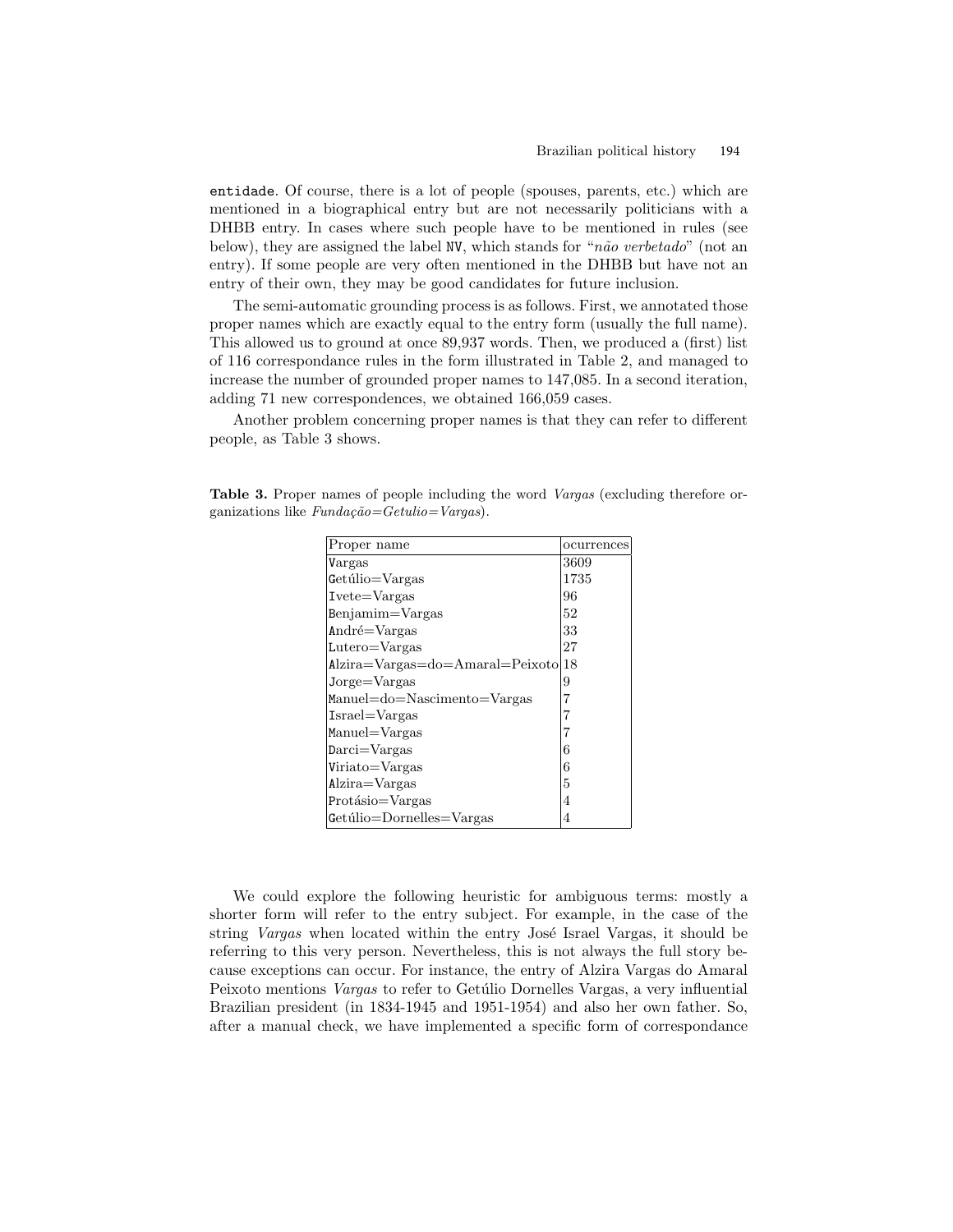rules which includes exceptions, as displayed in table 4. The rules should be read as "designation X receives grounding entity Y if it appears in entry Z".

Table 4. Cases where the shortest form of the name corresponds to the entry name and cases where it does not.

|        | $ AC/DC $ lemma entry where it appears                   | correspondence entry name (entidade) |
|--------|----------------------------------------------------------|--------------------------------------|
| Vargas | Getúlio Dornelles Vargas                                 | Getúlio Dornelles Vargas             |
| Vargas | José Israel Vargas                                       | José Israel Vargas                   |
| Vargas | Alzira Vargas do Amaral Peixoto Getúlio Dornelles Vargas |                                      |
| Vargas | Benjamim Dornelles Vargas                                | Getúlio Dornelles Vargas             |
| Vargas | Lutero Sarmanho Vargas                                   | Getúlio Dornelles Vargas             |

Finally, another task that we foresee is doing (easy) anaphoric reference resolution by taking into consideration the person who is being biographed. In the following examples, the underlined proper names refer to the main entry, in bold.

Getúlio Dornelles Vargas nasceu em São Borja (RS) no dia 19 de abril de 1882, filho de Manuel do Nascimento Vargas e de Cândida Dornelles Vargas. Vargas era descendente de uma família politicamente proeminente em São Borja, região de fronteira com a Argentina, palco de rumorosas lutas no século XIX. O pai de Getúlio, Manuel do Nascimento Vargas, combateu na Guerra do Paraguai, distinguindo-se como herói militar.

Getulio Dornelles Vargas was born in Sao Borja (RS) on April 19, 1882, son of Manuel do Nascimento Vargas and Candida Dornelles Vargas. Vargas was a descendant of a politically prominent family in Sao Borja, a region bordering Argentina, where rumorous struggles took place in the 19th century.  $Getúlio's father$ , Manuel do Nascimento Vargas, fought in the Paraguayan War, distinguishing himself as a military hero.

### 3.2 Family relationships

One semantic domain that we are especially interested in can be illustrated by the generic question 'How many politicians in the last decades belong to a family of politicians?' In Brazil there are powerful families since the colonial period which can be said to form political dynasties. By pushing their children and relatives to the parliament and the senate, they have been analysed as strong power-maintaining devices [13], [7]. Has this phenomenon increased, or decreased, lately? Does this practice only concern rich families of the periphery, or has it also pervaded other less traditional groups? We know this information is diluted in the thousands of DHBB entries, and we have started to add semantic annotation on family relations in order to deal with it.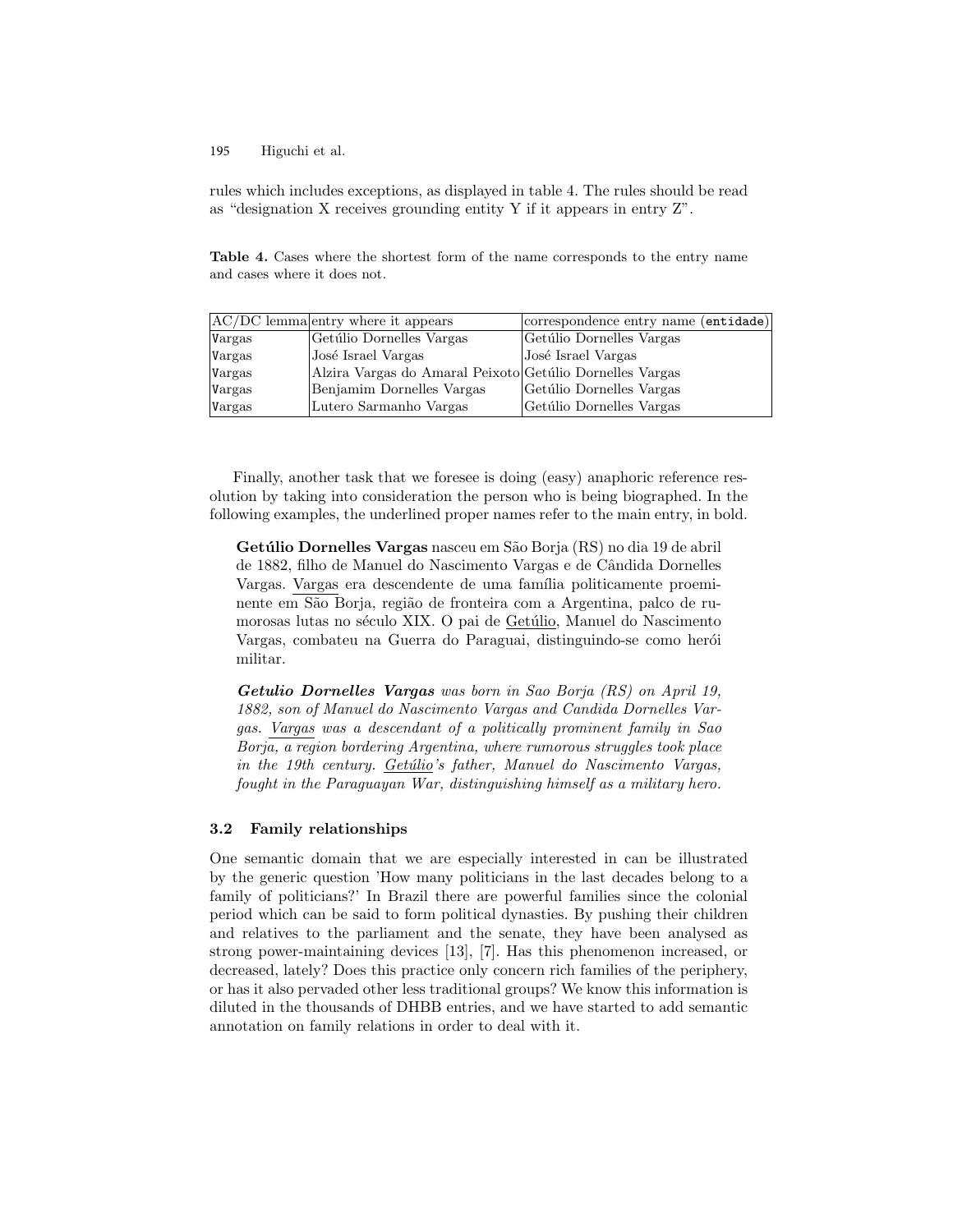In AC/DC there are currently several domains that have been subject to thorough annotation (colour, body, emotions, health, clothing), and for DHBB we added family. We created a list of family-denoting words which were integrated in the semantic annotation process, and we are currently creating rules (following the explanation in [11]) to improve and correct the annotation. The lists include 50 family-denoting nouns, 10 family-related verbs and 9 other family-related terms so far.

Even though this is in a preliminary stage, Table 5 shows the most common family relationships in DHBB, while Figure 1 shows in context several cases of family relationships among grounded politicians, using a simple search command.

| Lemma                            | occurrences |
|----------------------------------|-------------|
| $\text{filho}$ (son, child)      | 9444        |
| pai (father, parent)             | 1488        |
| irmão (brother, sibling)         | 1342        |
| filha (daughter)                 | 1144        |
| mulher (wife)                    | 523         |
| tio (uncle)                      | 312         |
| $primo$ (cousin)                 | 287         |
| esposa (wife)                    | 248         |
| mãe (mother)                     | 230         |
| sobrinho (nephew)                | 186         |
| parente (relative)               | 172         |
| $irm\tilde{a}$ (sister)          | 131         |
| marido (husband)                 | 130         |
| avô (grandfather)                | 116         |
| cunhado (brother in law, in-law) | 102         |

Table 5. Most frequent family ties in DHBB. The second translation refers to the possible meaning of the plural. Eg. the plural forms *filhos* and  $irm\tilde{a}os$  can mean respectively children (sons and daughters), or siblings.

## 4 Some distant reading

In addition to the family relationships just shown, and by concatenating in a single query the political role conveyed in the metadata, simple lexicosyntactic patterns, and semantic information, it is feasible to search for things such as: a) formal education of the federal deputies (deputados federais) elected by a specific location – for example, the state of Rio de Janeiro (Figure 2); or b) their birthplaces (Figure 3).

The results show that we have so far in DHBB 333 politicians who held the position of deputy by Rio de Janeiro at least once, were born in 117 different cities and their most common education background is: law (65), engineering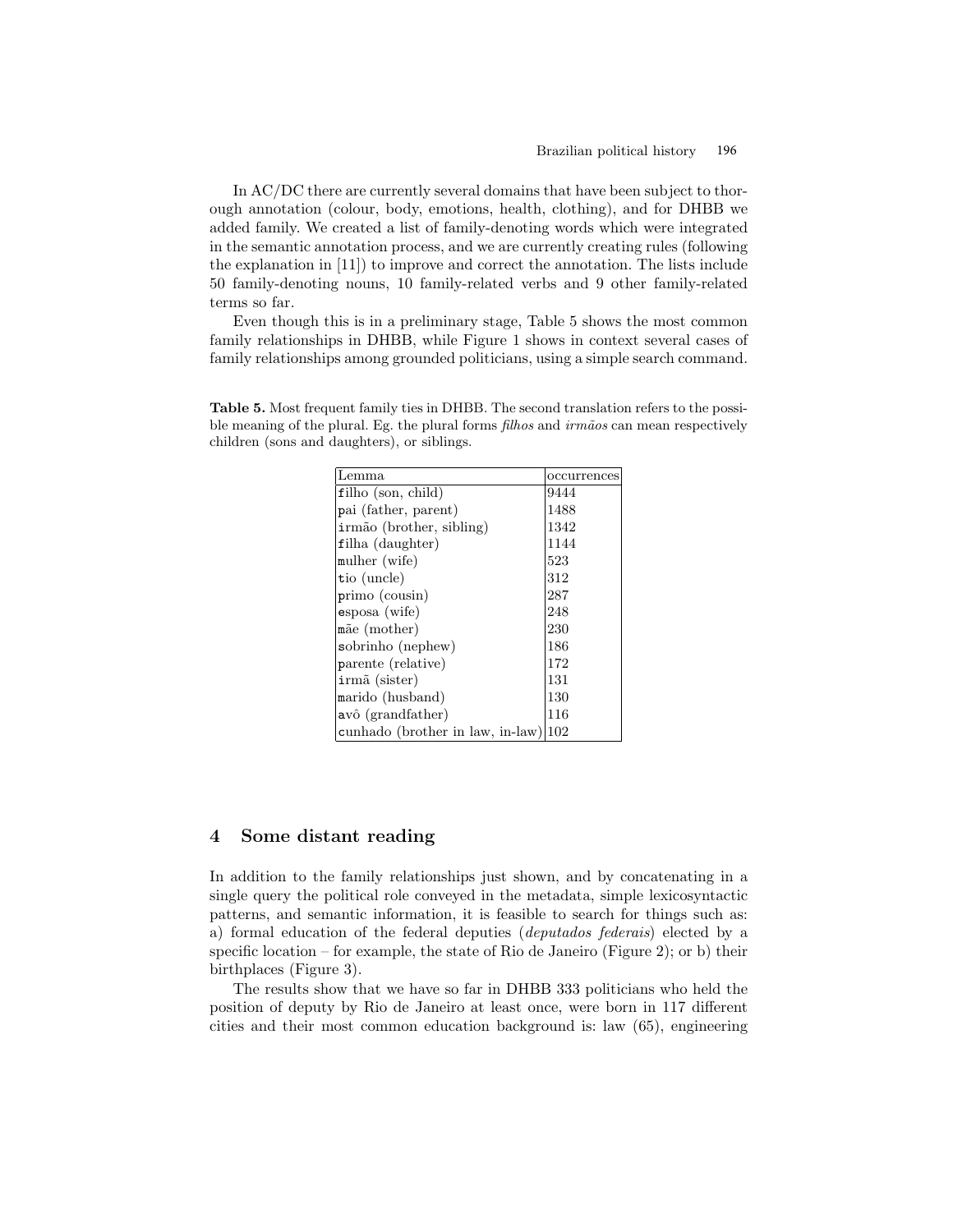4909 : O controle pefelista do Congresso se completaria com a eleição de Luís Eduardo Magalhães, filho de Antônio Carlos, para a presidência da Câmara.

4910 : Este grupo tinha como principais membros os deputados federais filiados ao PFL maranhense: Sarney Filho, César Bandeira, Costa Ferreira, José Reinaldo Tavares e Ricardo Murad, cunhado de Roseana, e ainda Paulo Marinho, do Partido Social Cristão (PSC), e Nan Sousa, do Partido Social Trabalhista (PST).

4915 : Representante no setor econômico do Partido do Movimento Democrático Brasileiro (PMDB), base de sustentação do governo, passou a dividir decisões com o dministro da Fazenda, Francisco Dornelles, sobrinho de Tancredo e representante do Partido da Frente Liberal (PFL) que, com a nova situação, perdeu força política.

4922 : No Rio Grande do Sul, o governador Leonel Brizola, cunhado de João Goulart e fiel à Constituição, organizou um movimento de resistência à oposição militar lançando a « campanha da legalidade », com o objetivo de assegurar a posse do vice-presidente.

5067 : Seu sobrinho, Jorge Roberto Silveira, filho de Roberto Silveira, foi deputado estadual no Rio de Janeiro entre 1979 e 1987, e prefeito de Niterói entre 1989 e 1993, conquistando novo mandato para o período 1997-2001.

Fig. 1. Getting family relations among grounded entities in AC/DC. This print screen brings in context some of the found relations of kinship among politicians included in the DHBB, using the following search expression: [entidade="[1-9][0-9]\*"]+ "," [sema="parentesco"] "de" [entidade="[1-9][0-9]\*"]+ [: entidade!="[1-9][0-9]\*" :]

(15), medicine (11), economics (7) and business school (5), followed by theology (4) and geography(4). When we contrast these results with the formal education of all Brazilian federal deputies, it is interesting to note how close they seem to be or not: geography, for instance, is not a common background in the sum of all deputies, despite appearing in the profile of some of those who held the position in Rio de Janeiro; philosophy, on the contrary, is well represented in the general framework, but not in the deputies from that state.

## 5 Future work

One of the goals of presenting this resource to a DH community is to get input as to further developments and intelligent ways of reading it distantly.

We plan to extract all sorts of information from DHBB and crosscheck the data with small probes done by close reading.

We plan to annotate other semantic domains that appear relevant to studies of Brazilian politics and that are brought to light by the users, things like political parties, governments and alliances. And, in a longer perspective, we also envisage map-based and chronological visualization capabilities, to endow DHBB users with different ways of interacting, and comprehending the data.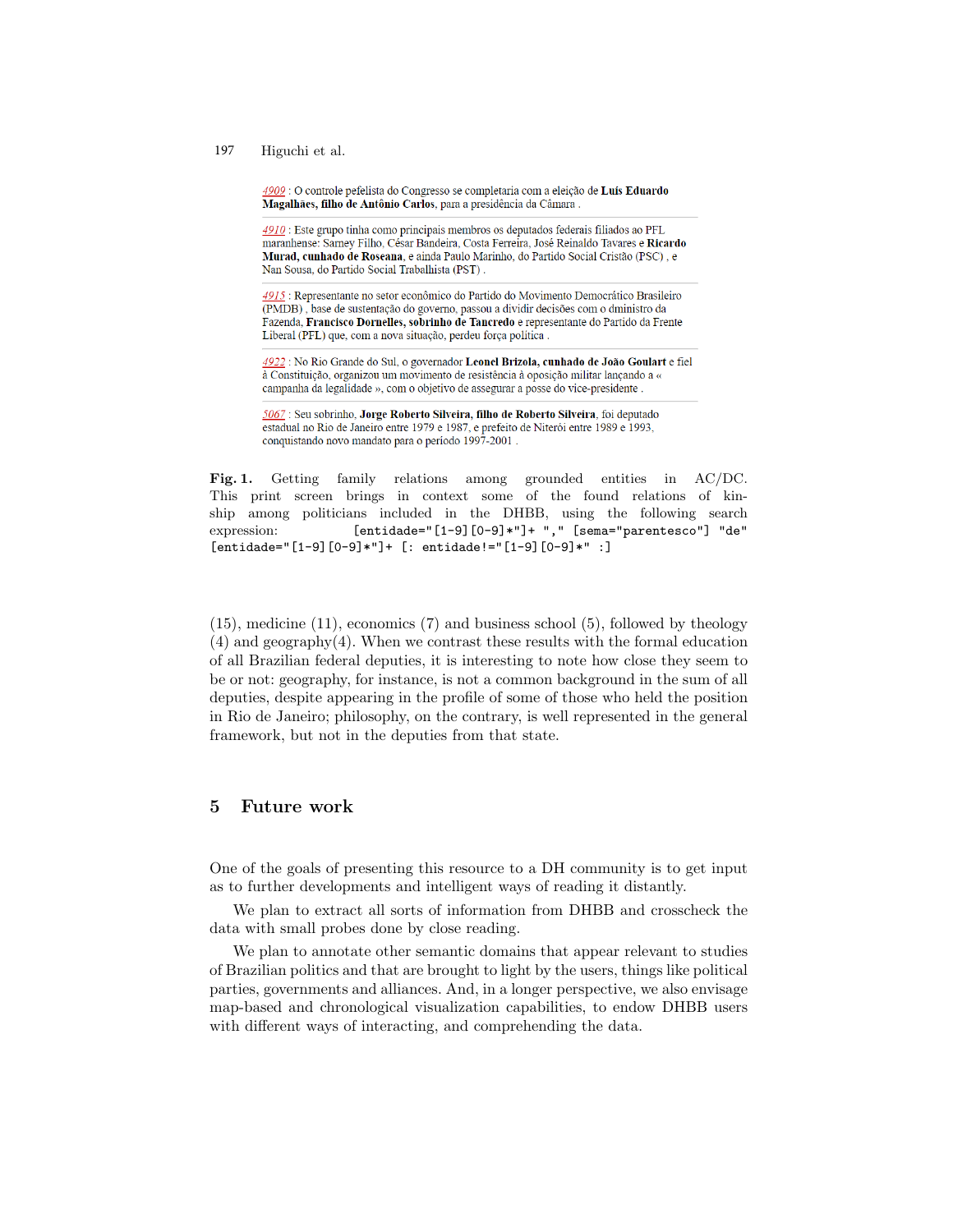10839 : Bacharelou-se em direito pela PUC em 1964.

10853 : Concluiu o ensino médio no Centro Educacional da Lagoa (CEL) em 1997, e graduou-se em marketing pela Faculdade Estácio de Sá em 2004.

10897: Formada em pedagogia pela SUAM (RJ) em 1986, foi secretária municipal de promoção social em São João de Meriti no mesmo ano.

10903 : De 1987 a 1988 estudou administração de empresas na Faculdade São Paulo Apóstolo, mas não concluiu o curso.

10942 : Bacharelou-se em direito pela Universidade Federal Fluminense (UFF)  $\frac{1}{2}$ em 1991.

10945 : Professora e funcionária pública, estudou economia na Faculdade do Centro Educacional de Niterói (Facen), mas não concluiu o curso.

Fig. 2. Printscreen with some results in context of the formal education of the federal deputies elected by the state of Rio de Janeiro. Syntactic search expression: [cargos=".\*depfedRJ.\*" lema="formar.\*|licenciar.\*|bacharelar.\*|graduar.\*|cursar|estudar"][word="em"]\* @[pos="N|PROP.\*"]

| Rio=de=Janeiro     | 121 |
|--------------------|-----|
| Campos             | 22  |
| Niterói            | 15  |
| Nova=Iguaçu        | 7   |
| São=Gonçalo        | 6   |
| Petrópolis         | 6   |
| Porto=Alegre       | 5   |
| Belo=Horizonte     | 5   |
| Macaé              | 4   |
| São=João=de=Meriti | 4   |
| Volta=Redonda      | 4   |
| Duque=de=Caxias    | 4   |
| Recife             | 4   |
| Três=Rios          | 3   |
|                    |     |

Fig. 3. Distribution with the most common birthplaces of the federal deputies elected by the state of Rio de Janeiro. Syntactic search expression: [cargos=".\*depfedRJ.\*" lema="nascer"] [lema="em(.\*)\*"] ([lema="estado|cidade|município"] [lema="de(.\*)\*"])\* @[pos="PROP.\*"] [pos="PROP.\*"]\* [: pos!="PROP.\*":]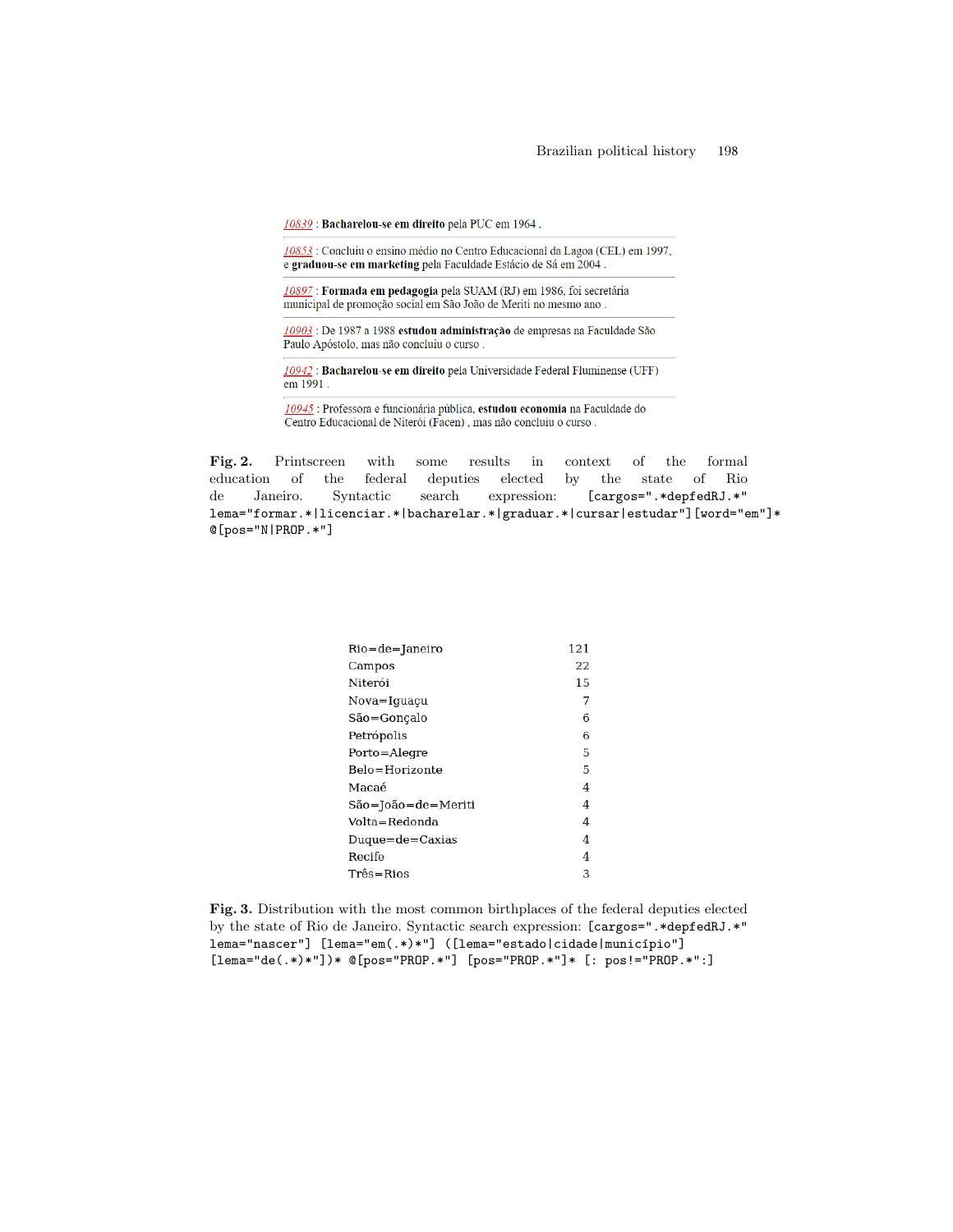

Fig. 4. Formal education of Brazilian federal deputies

## References

- 1. Abreu, A.A.d., Lattman-Weltman, F., Paula, C.J.d. (eds.): Dicionário Histórico-Biográfico Brasileiro pos-1930. CPDOC/FGV, 3 edn. (2010), available at http: //cpdoc.fgv.br/acervo/dhbb
- 2. Bick, E.: The Parsing System PALAVRAS: Automatic Grammatical Analysis of Portuguese in a Constraint Grammar Framework. Aarhus University Press (2000)
- 3. Conniff, M.: O DHBB e os brasilianistas. In: FGV, E. (ed.) CPDOC 30 Anos. Editora FGV/CPDOC, Rio de Janeiro (2003)
- 4. Conniff, M.L.: A elite nacional. Por outra história das elites. Rio de Janeiro: FGV pp. 99–121 (2006)
- 5. Costa, L., Santos, D., Rocha, P.A.: Estudando o português tal como é usado: o serviço AC/DC. In: Proc. of STIL  $2009$ )  $(2009)$
- 6. Moretti, F.: Conjectures on world literature. New Left Review pp. 54–68 (2000)
- 7. de Oliveira, R.C., Goulart, M.H.H.S., Vanali, A.C., Monteiro, J.M.: Família, parentesco, instituições e poder no brasil: retomada e atualização de uma agenda de pesquisa. Revista Brasileira de Sociologia-RBS 5(11) (2017)
- 8. Paiva, V.D., Oliveira, D., Higuchi, S., Rademaker, A., Melo, G.D.: Exploratory information extraction from a historical dictionary. In: IEEE 10th International Conference on e-Science (e-Science). vol. 2, pp. 11–18. IEEE (2014)
- 9. Rademaker, A., Oliveira, D.A.B., de Paiva, V., Higuchi, S., e Sá, A.M., Alvim, M.: A linked open data architecture for the historical archives of the getulio vargas foundation. International Journal on Digital Libraries 15(2-4), 153–167 (2015)
- 10. Santos, D.: Corpora at Linguateca: Vision and roads taken (2014)
- 11. Santos, D., Mota, C.: Experiments in human-computer cooperation for the semantic annotation of Portuguese corpora. In: Calzolari et al (eds.), Proceedings of LREC 2010. European Language Resources Association (2010)